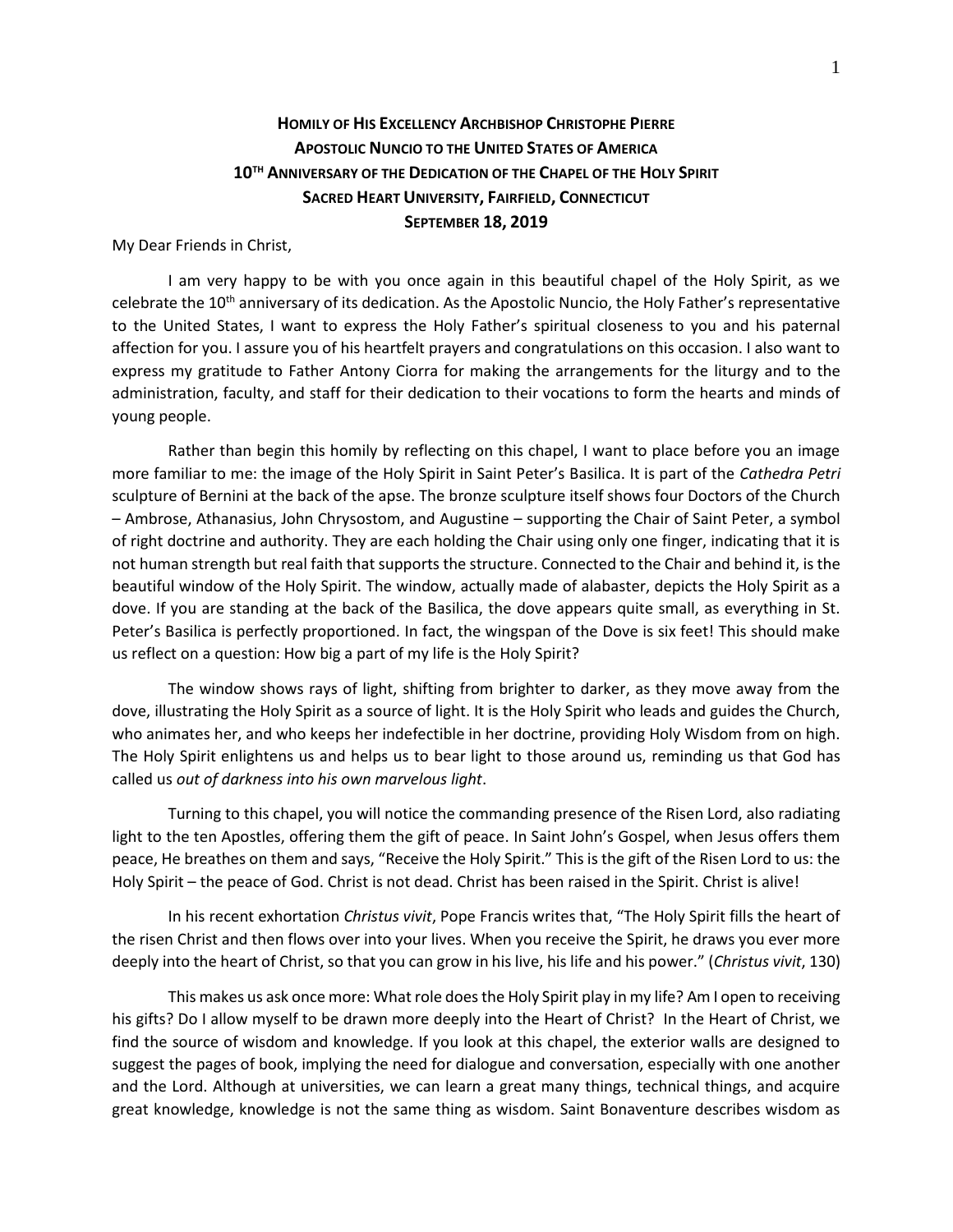"knowledge infused with charity," and the Holy Spirit is the bond of charity between the Father and the Son. Dialogue, knowledge, and wisdom demand openness to new ideas, as well as an ability to be critical and discerning in order to encounter the truth that sets us free.

The world will tell us that all sorts of things will make us happy, but worldly wisdom is very different from the Wisdom of God. Consider the Gospel – the Beatitudes – which turns worldly values of wealth and power on their head! How happy Jesus tells us we would be if we were poor in spirit, meek and humble, pure of heart, hungering and thirsting for righteousness!

Sometimes we can be tempted to think that if I live those virtues I will miss out on the good life, miss out on all the fun! The Holy Father reminds us that the Holy Spirit

"takes nothing away from you, but instead helps you to find all that you need, and in the best possible way. Do you need love? You will not find it in dissipation, using other people, or trying to be possessive or domineering. … Are you seeking powerful emotions? You will not experience them by accumulating material objects, spending money, chasing desperately after the things of this world. They will come, and in a much more beautiful and meaningful way, if you let yourself be prompted by the Holy Spirit." (*Christus vivit*, 131)

Again, are you open to the promptings of the Holy Spirit, whose first work is conversion of heart? I imagine that everyone here is looking for love and to be loved. Openness to the Spirit allows us to experience that love, as Saint Paul tells us in the letter to the Romans: *God's love has been poured into our hearts through the Holy Spirit who has been given to us*.

Pope Francis teaches us that "Rather than being too concerned with communicating a great deal of doctrine, let us first try to awaken and consolidate the great experiences that sustain the Christian life. In the words of Romano Guardini, 'when we experience a great love … everything becomes a part of it.'" (*Christus vivit,* 212)

We are all aware of the crisis in the Church and the fact that many people have fallen away from the practice of the Faith. We understand the difficulties that some people have with this teaching or that teaching of the Church. Perhaps, the greatest crisis in the Church is the dominance, at times, of judgment over love. Nevertheless, we must not forget how the Risen Lord and the Holy Spirit transformed the Apostles. They went from being discouraged and frightened to being bold, and they set the world on fire with the love of God, having been strengthened by the Holy Spirit who was poured out on them at Pentecost.

That event can never be a thing of the past, something nostalgic. No. Christ is alive. The Holy Spirit is alive – alive and at work in you! If God could transform the world through the Apostles, why could he could not continue his work of generating new and committed disciples in and through you?

I encourage you to be open to the Holy Spirit and to wait for his joyful presence. I think of the words of Isaiah: *Those who wait for the Lord shall renew their strength, they shall mount up with wings like eagles, they shall run and not be weary, they shall walk and not faint* (Is 40:31).

It is not simply this Chapel of the Holy Spirit, whose dedication we are celebrating, that is a temple of the Holy Spirit. You are temples of the Holy Spirit. And this Church is *built of living stones*! Christ is alive!